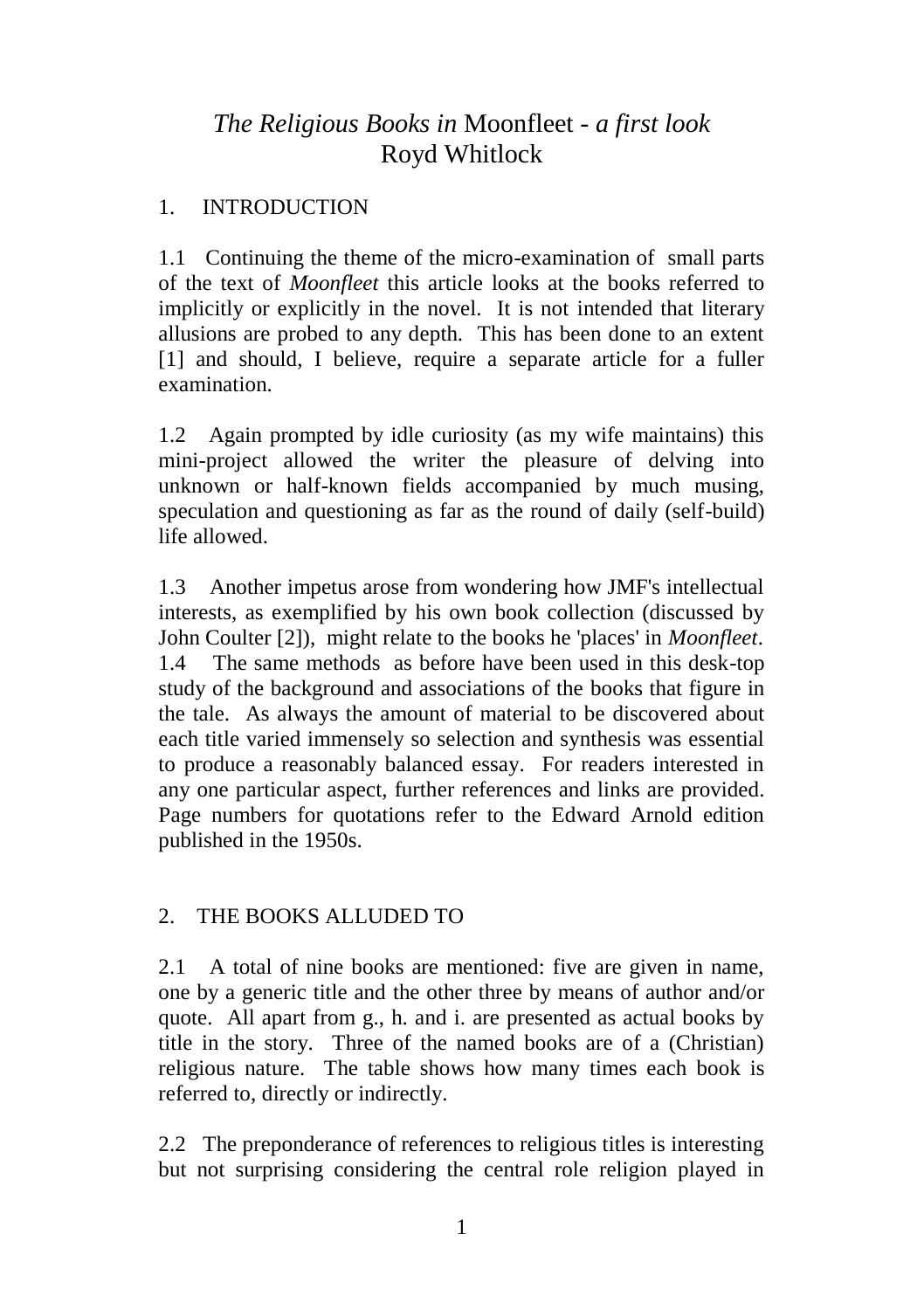middle class social life in Falkner's early years and perhaps even more so in the mid 18th century setting of the novel. JMF himself was of a religious ( if at times undefinable [3] ) persuasion. He collected books, amongst other 'fine things', especially liturgical works [4].

|              | Title (or heading)                      | mentions                    |
|--------------|-----------------------------------------|-----------------------------|
| a            | (Holy) Bible [also (Holy) Scripture(s)] | 6                           |
|              | Book of Common Prayer (Prayer Book      |                             |
| h            |                                         | 12                          |
|              | Sermons of Dr Sherlock                  |                             |
| c            |                                         | $\mathcal{D}_{\mathcal{L}}$ |
| d            | The Arabian Nights                      | 4                           |
| e            | <b>History of Corfe Castle</b>          | 1                           |
| f            | (school) grammars                       | 1                           |
| g            | Dryden's poetry                         | 1                           |
| h            | Robinson Crusoe                         | 1                           |
| $\mathbf{i}$ | Homer's Iliad                           | 1                           |
|              |                                         |                             |

# 2.3 **The Holy Bible**

2.3.1 According to the King's College London's webpage, Family Bibles, so named, first appeared in England in the first part of the 18th century, partly as a way to circumvent the strict regulation in the printing of the King James' Bible. Besides the plain text found in authorised versions, Family Bibles contained annotations, maps, engravings as well as empty pages for families to record the important Christian milestones in their family life, in large, heavy tomes.

The Authorised Version itself was reproduced in an infinite number of permutations. By the late seventeenth century it had become common to bind separate engravings into unillustrated Bibles, and from around 1720 printers who lacked the royal privilege began to publish Bibles disguised as commentaries. "Family Bibles", presented as educational texts and usually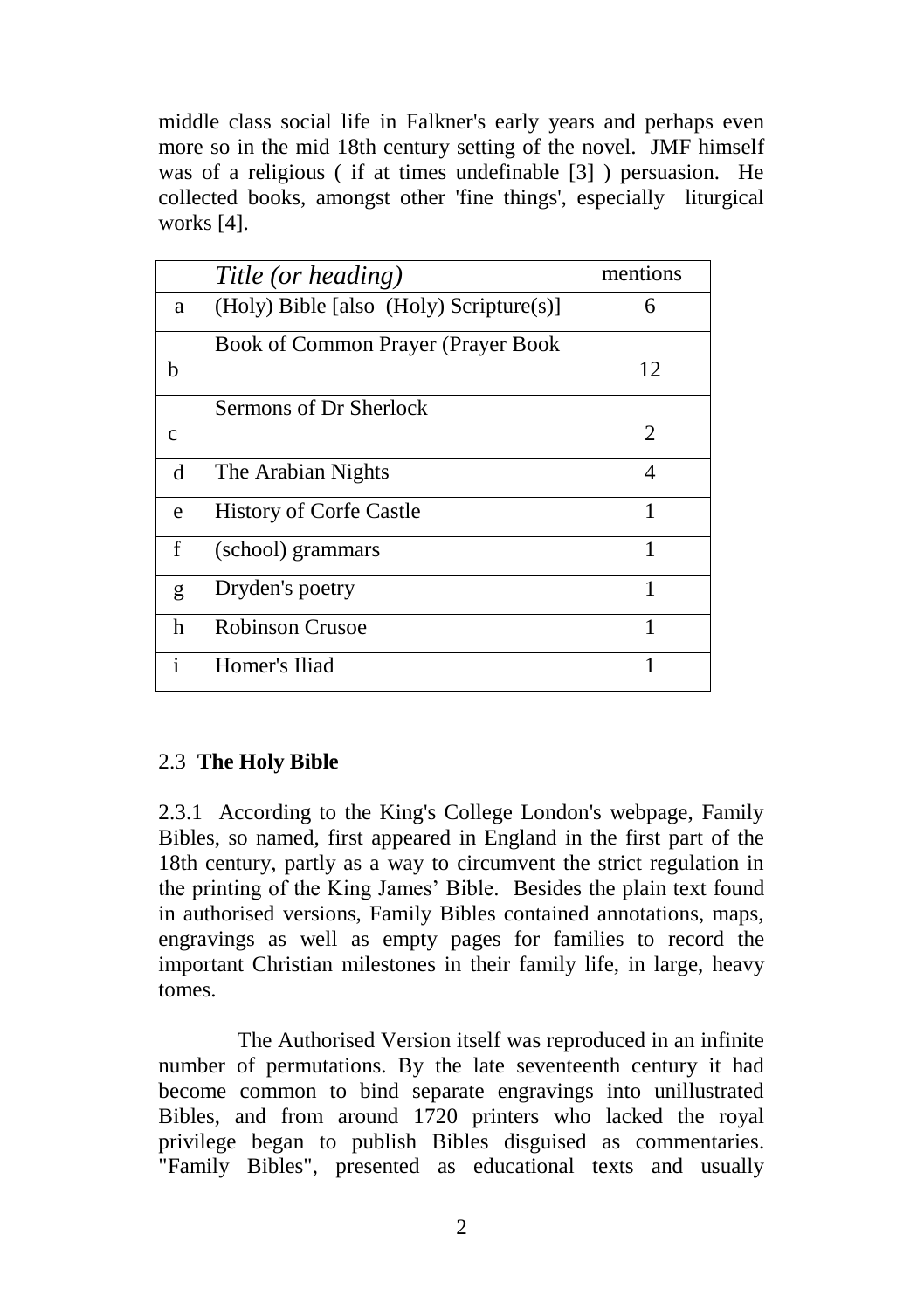including pictures and maps as well as notes, were another device used to evade the copyright laws.

(With permission from The Bible in translation: an exhibition of items from the Foyle Special Collections Library, King's College London.[5])

2.3.2 The first reference occurs in Chapter I, paragraph 3 (page 8):

*My aunt had few books ; a Bible, a Common Prayer, and some volumes of sermons are all that I can recollect now ...*

This sets the bibliographic context of John's foster-upbringing, suggesting, perhaps, a rather austere and joyless experience.

2.3.3 Later in Chapter I, page 18, the schoolteacher, the Reverend Mr Glennie

... *would never say whether he believed the tale* [of Blackbeard's Ghost] *or not, pointing out that apparitions both of good and evil spirits are related in Holy Scripture* .... .

JMF here adds another little incident that shows how central the Bible was in everyday experience - unlike today's over-media-ed stream of consciousness!

2.3.4 Then perhaps JMF adds some social realism as John wonders, in Chapter V, page 66,

... *how Master Ratsey could quote Scripture so pat, and yet cheat the revenue* ... .

2.3.5 The next time the Bible is mentioned (Chapter XVI, para 4, page 185) is perhaps one of the more psychologically powerful moments in the story. Elzevir and John are returning in haste to the *Bugle Inn* after the drowning of the Well-keeper at Carisbrooke Castle. In considering his predicament the fleeing boy silently recalls with despair:

*In the Family Bible lying on the table in my aunt's best parlour was a picture of Cain, which I had often looked at with fear on wet Sunday afternoons. It showed Cain striding along in the midst of a boundless desert, with his sons and their wives striding*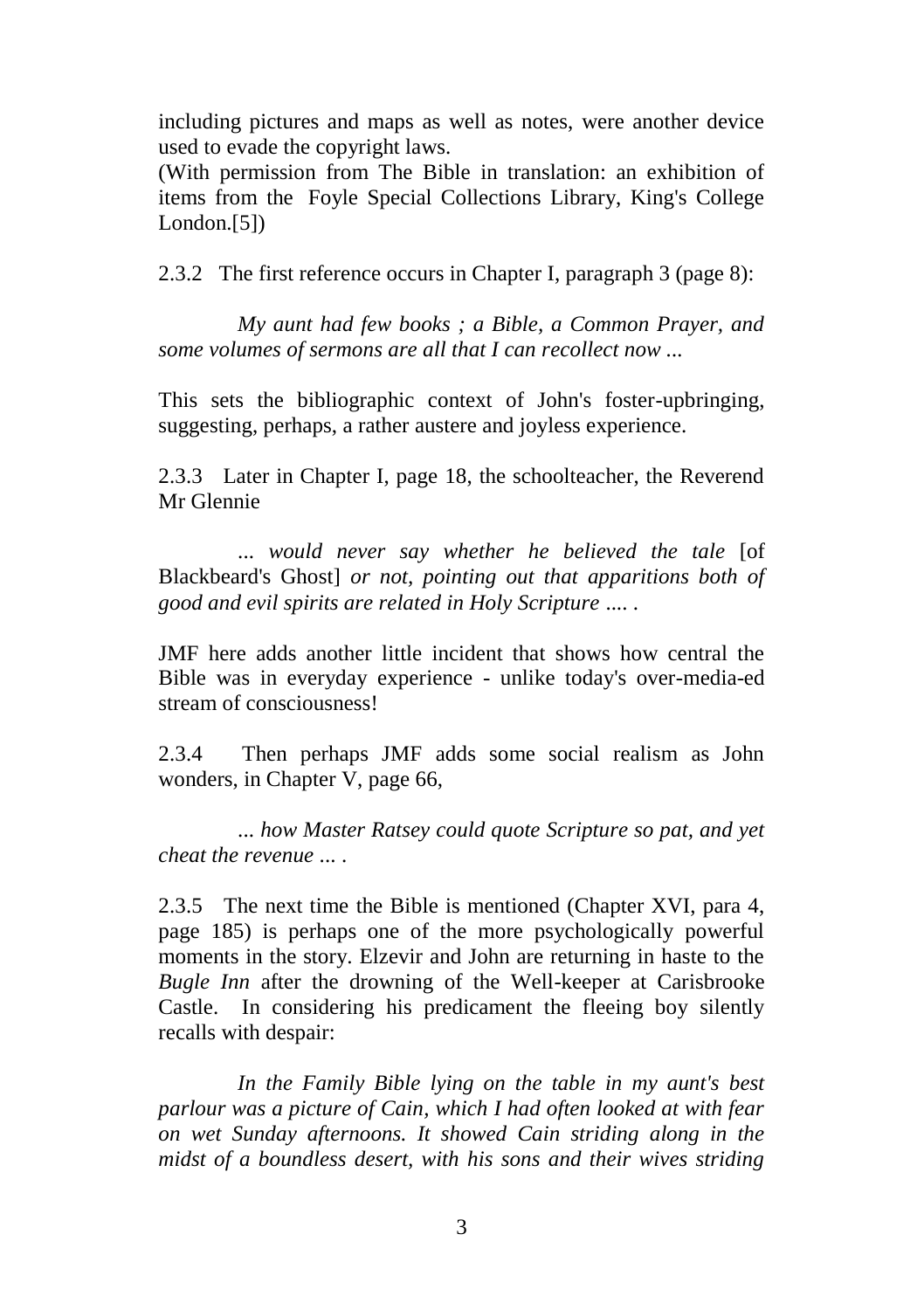*behind him, and their little children carried slung on poles. There was a quick, swinging motion in the bodies of all, as though they must needs always stride as fast as they might, and never rest, and their faces were set hard, and thin with eternal wandering and disquiet. But the thinnest and most restless-looking and hardest face was Cain's, and on the middle of his forehead there was a dark spot, which God had set to show that none might touch him, because he was the first murderer, and cursed for ever.*

Did JMF have a copy or two of such a Bible in his own collection (or had he seen one in his father's library)? The description of the engraving of Cain and his family's journey in the Land of Nod is so detailed that it is tempting to speculate whether or not JMF actually experienced it. So far, no real engraving matching this description and supposed period has been located. A nineteenth century (1880) oil painting by Fernand Cormon is shown below.



# (**Fernand Cormon,** *Cain***, 1880 (RF280), with kind permission of the Musée d'Orsay, Paris)**

2.3.6 Fittingly, perhaps, the Holy Scripture features finally in the last few pages (Ch XIX, p 241) of the tale. Mr Glennie reads the Commendamus from the Common Prayer over the dead body of Elzevir Block. And then continues: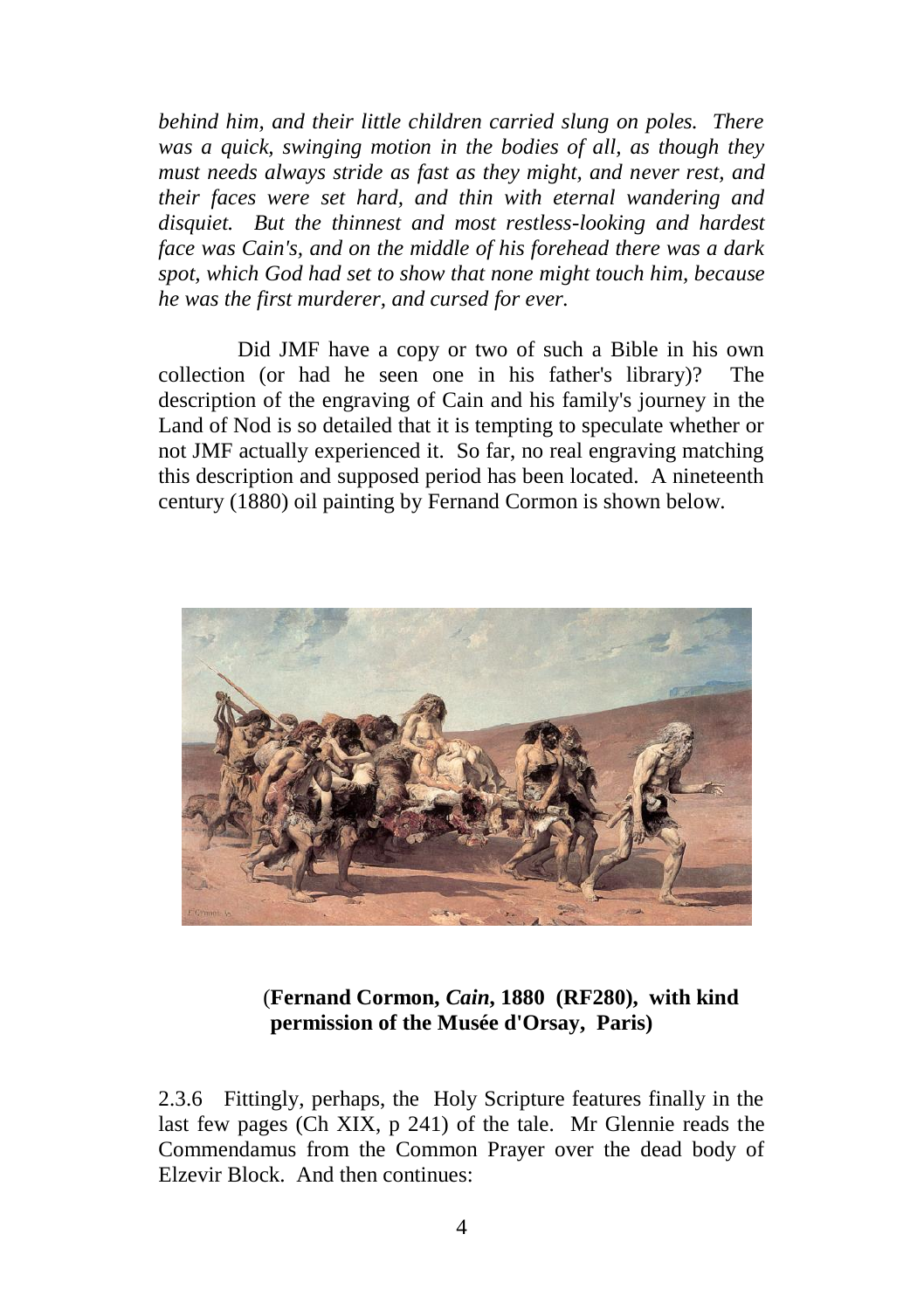*"And though I may by some be reprehended ... for presuming to refer to profane authors after citing Holy Scripture, yet I cannot refrain from saying that even the great poet Homer counsels moderation in mourning ... "* 

Is this a hint of the tensions surrounding the interpretation and implementing the message of the Scripture - and its relationship with non-religious thought?

#### 2.4 **The Book of Common Prayer**

2.4.1 Another religious book, the 'Common Prayer', plays a pivotal part in the development of the tale. It (or text from within) is mentioned 12 times and perhaps unexpectedly serves a number of contrasting and not necessarily uplifting functions. (A mention of the 'Psalms' is counted as though for the Common Prayer Book.)

2.4.2 The Common Prayer Book is first mentioned (like the Bible) in Ch. I, page 8 [2.3.2] as part of the limited, Christianity/ religionoriented reading available to JT in his foster home

It then figures in the Church service after the Floods (Chapter II, pp. 22-24):

*... there in a pew by himself sat Elzevir Block. The people stared at him as they came in, for no one had ever known him to go to church before ; ... He took no notice of anyone, ... but kept his eyes fixed on a prayer-book, which he held in his hand, though he could not be following the minister, for he never turned the leaf.* 

It is as though even Elzevir Block has recognised the need to make a small show of bowing to church custom to add some credibility to his cover for the real purpose of keeping an ear open for the contraband below?

*For it was certain that something was moving in the Mohune vault ... and Master Ratsey seemed to be trying to mask the one noise by making another himself, whether by shuffling with his feet or by thumping down his prayer-book.*

Despite these distractions, Mr Glennie steadfastly continued with his sermon: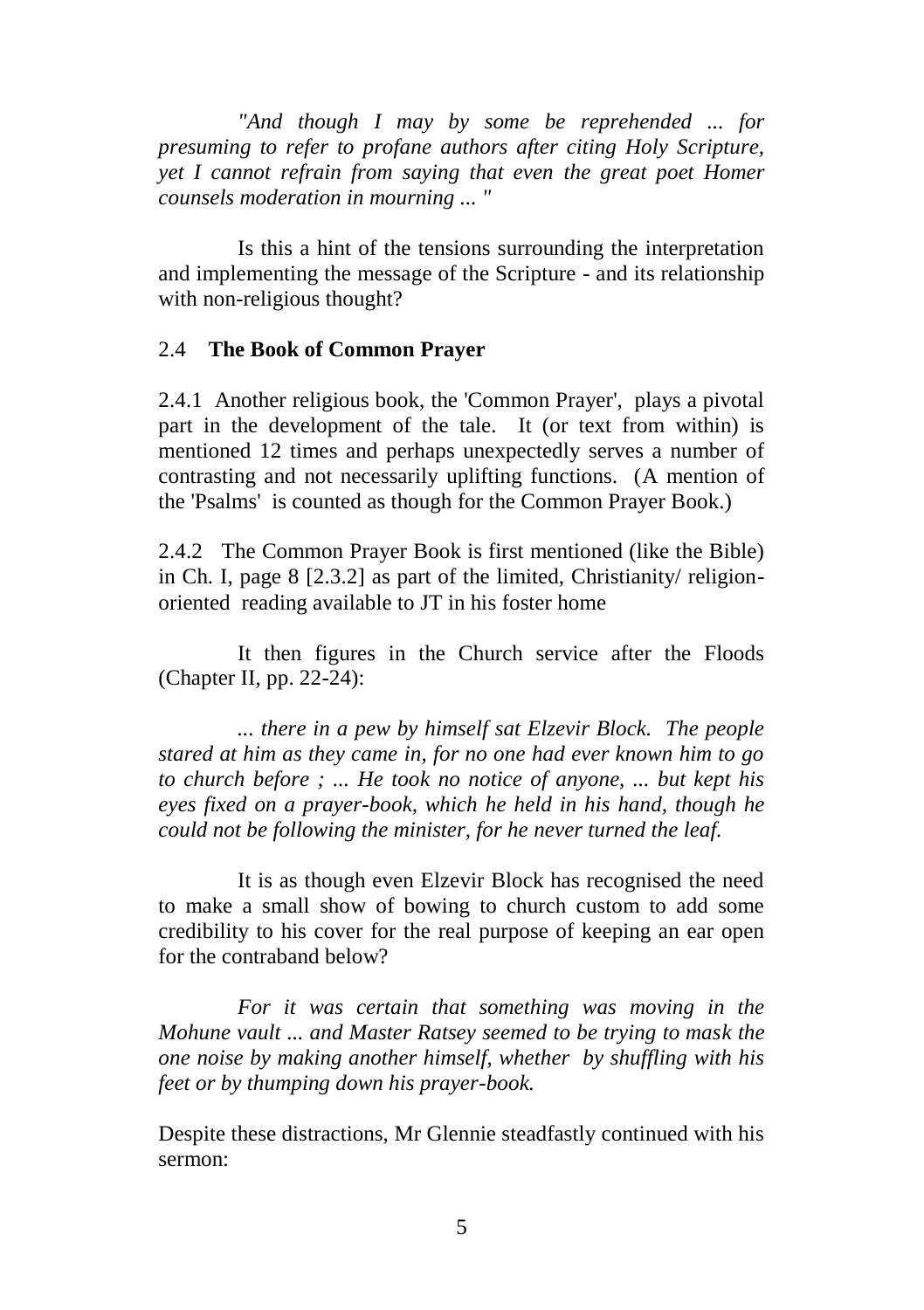*... if you will look at your [prayer] books, you will see that the letter "Y" is not like the Mohune's, with both arms equal, but has the arm on the left broader and more sloping than the arm on the right ... When we heard that we all fell to searching our prayerbooks for a capital "Y" ...*

So now it is being used as a visual aid - at least it is for a philosophically uplifting purpose!

2.4.3 In Chapter IV John's nefarious treasure-seeking in the Mohune burial vault below the church chancel and found an ageblackened silver locket chained around the neck of the skeleton of Colonel John Mohune, otherwise known as Blackbeard. Opening the locket revealed, disappointingly, a scrap of paper inscribed with

*... nothing to be seen except a few verses from the Psalms of David ....*

> *The days of our age are threescore years and ten; And though men be so strong that they come To fourscore years, yet is their strength then But labour and sorrow, so soon passeth it Away, and we are gone. --Psalm xc. 21*

*And as for me, my feet are almost gone; My treadings are wellnigh slipped. --Psalm lxxiii. 6*

*But let not the waterflood drown me; neither let The deep swallow me up. --Psalm lxix. 11*

*So, going through the vale of misery, I shall Use it for a well, till the pools are filled With water. --Psalm lxxxiv. 14*

*For thou hast made the North and the South: Tabor and Hermon shall rejoice in thy name. --Psalm lxxxix. 6*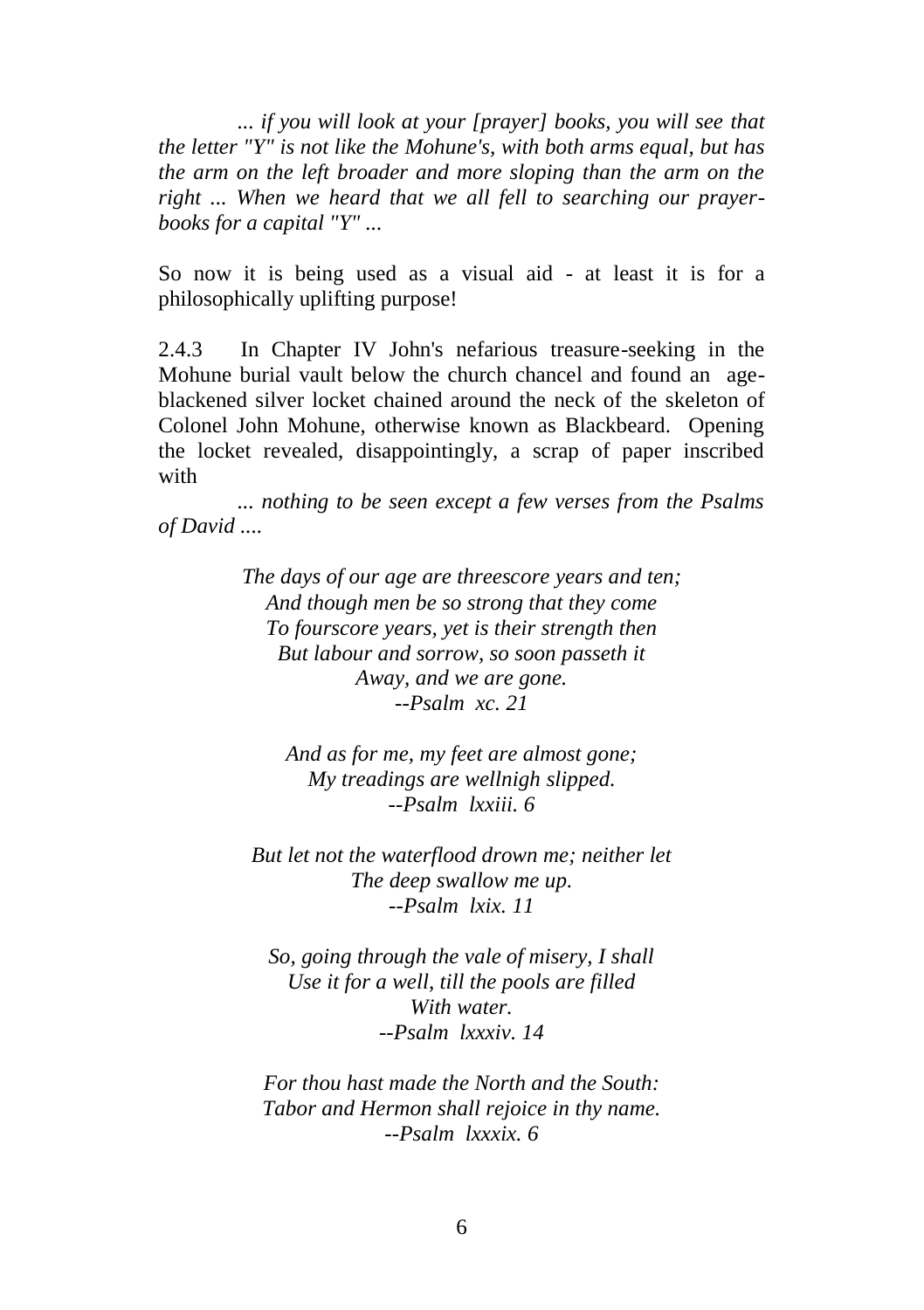John dismissed these merely as charms against evil spirits unaware of their cryptic import.

2.4.4 It is not until Chapter VIII (page 93) that JMF places in JT's hands the means by which he can solve the contained secret message that will lead to fortune, misfortune and then resolution! Some time after finding Blackbeard's parchment in the vault John was returning to the *Why Not?* from a secret meeting with Grace Maskew. He was passing his old foster home when his Aunt Jane called to him that she had something for him.

*So left me standing while she went off to get it, and back she came and thrust into my hand a little prayer-book, which I had often seen about the parlour in past days, saying, "Here is a Common Prayer which I had meant to send thee with thy clothes. It was thy poor mother's and I pray may some day be as precious a balm to thee as it once was to that godly woman." With that she gave me the "Good day" and I pocketed the little red leather book, which did indeed afterwards prove precious to me, though not in the way she meant, ...* 

Evidently the little prayer book stayed with John from then on through the misadventures of The Landing (Chapter VIII) and The Escape (Chapter X) to the refuge of The Sea-Cave (Chapter XI, page 128) where it takes centre stage. During the long hours of his recovery when alone John relayed how he:

*took to reading to beguile my thoughts ; but found little choice of matter, having only my aunt's red Prayer-book that I thrust into my bosom the afternoon that I left Moonfleet, and Blackbeard's locket.*

Later (in Chapter XI, page 141) JT inadvertently has dropped the parchment on the floor of the cave whereat Ratsey picked it up:

*What is this, son?" asked he.* 

*"It is only Scripture verses," I answered ... "'Tis said they are a spell against Spirits of Evil, ...* 

Ratsey, well-versed as he was, pointed out (page 143) the error of the verse writer's numbering: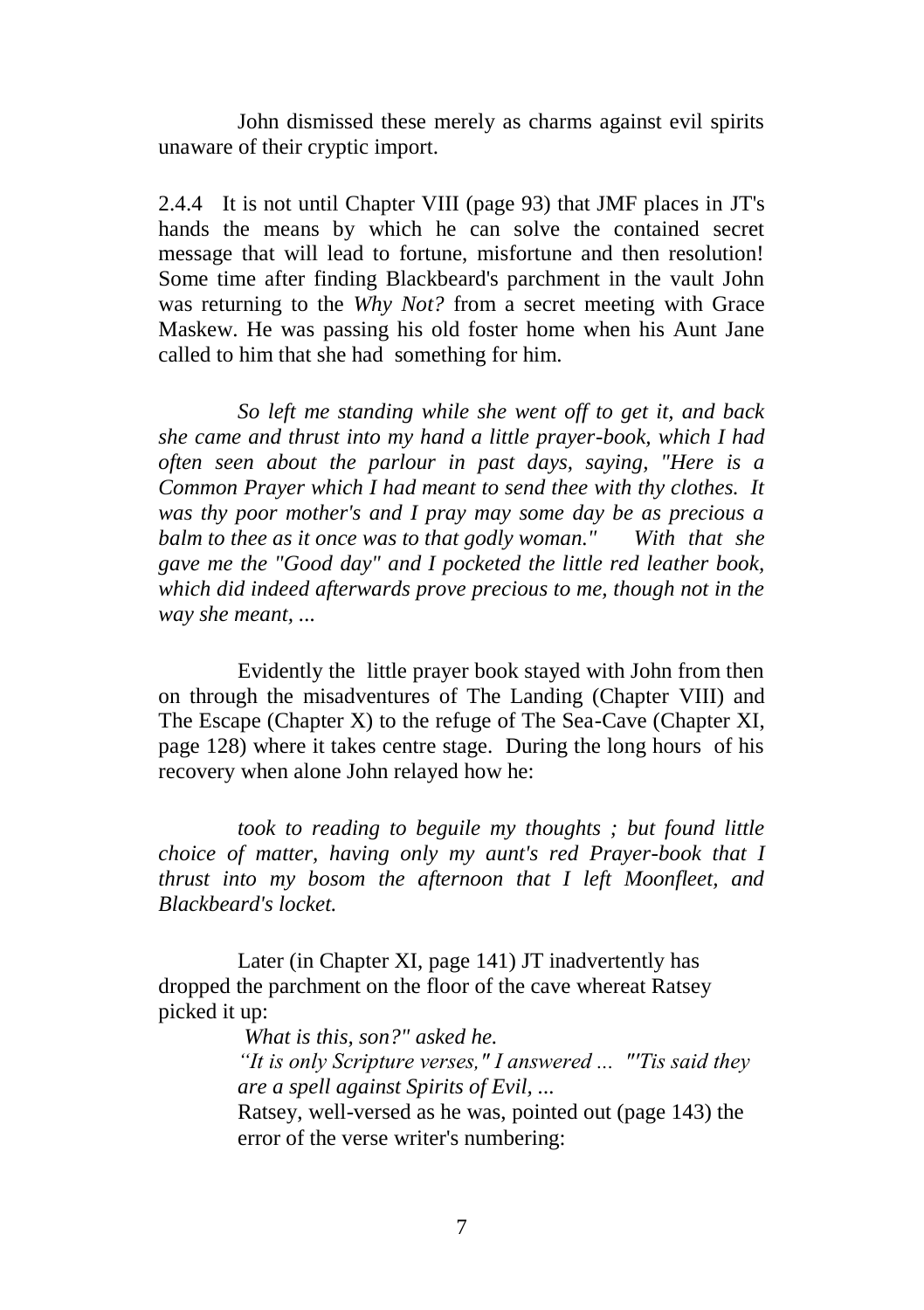*Psalm xc. 21 ... hath not twenty verses in it, all told, and this same verse is the clerk's verse and cometh tenth, and yet he calls it twenty-first. I wish I had here a Common Prayer, and I would prove my words.*

And for his own secretive reasons JT did not tell Ratsey his thoughts:

*brooding all the while over a strange thought that his [Ratsey's] last words had brought to me. Nor did I tell him that I had by me my aunt's prayer-book, wishing to examine for myself more closely whether he was right, after he should have gone.*

As soon as Ratsey left (page 144) John

*took out again the parchment, and also my aunt's red prayer-book, and sat down to study them.*

John first confirmed that though each Psalm number was correct the verse numbering was in error, just as Master Ratsey had averred. He had hardly framed the reason why when he realised the verse numerals indicated the ordinal value of a word in the text of the Psalm.

... *I had scarce formed the question to myself before I had the answer, and knew that it must be the number of the word chosen in each text to make a secret meaning.*

He then proceeded to unlock the secret message.

*I was in as great a fever and excitement now as when I found the locket in the Mohune vault, and could scarce count with trembling fingers as far as twenty-one, in the first verse, for hurry and amaze. It was "fourscore" that the number fell on in the first text, "feet" in the second, "deep" in the third, "well" in the fourth, "north" in the fifth.*

### *Fourscore-feet-deep-well-north*

*There was the cipher read, and what an easy trick ! and yet I had not lighted on it all this while, nor ever should have, but for Sexton Ratsey and his burial verse.*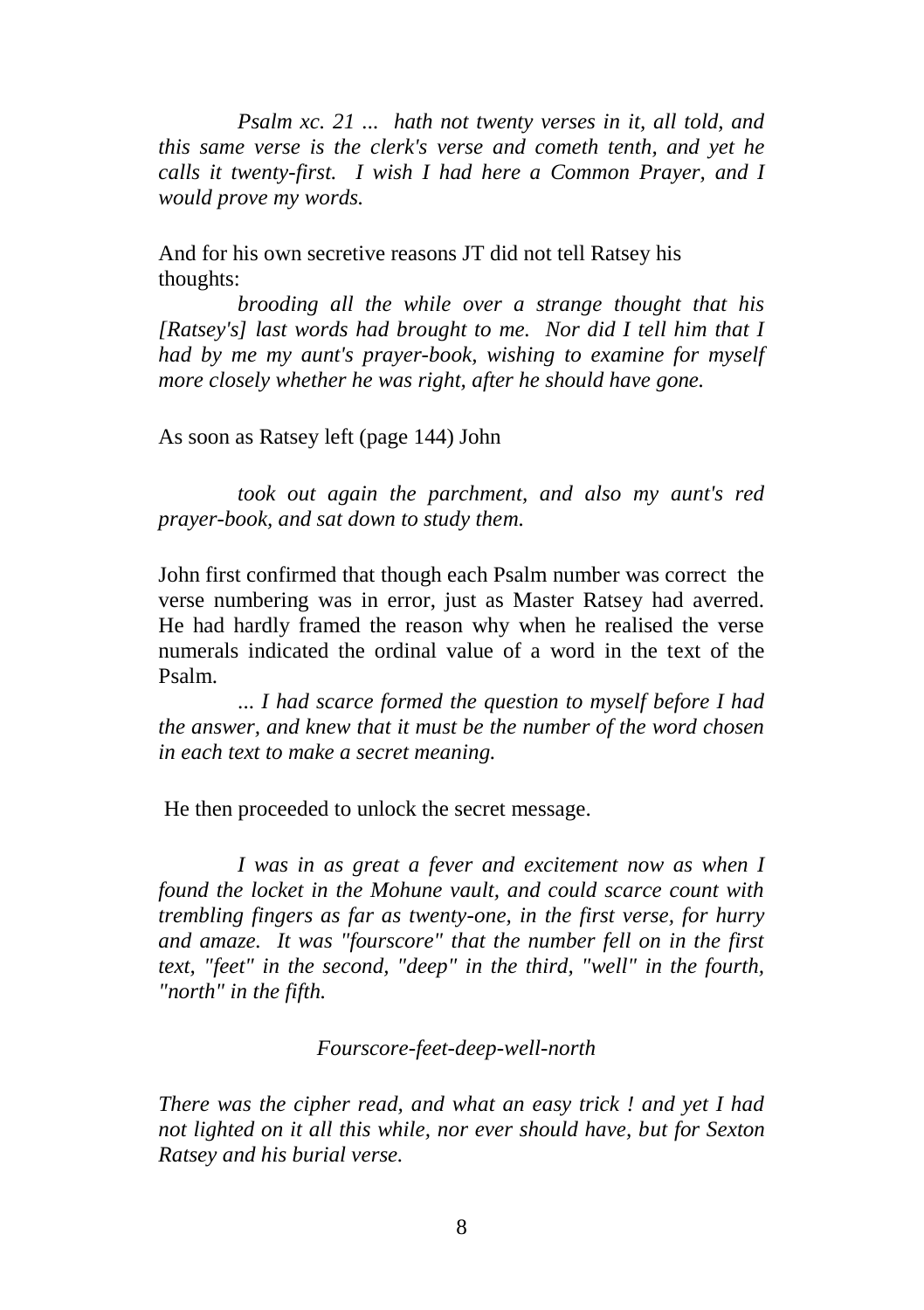So the Prayer-book is being used as a 'key' in John's decryption. A process repeated when John related to Elzevir how he had deciphered the message. (page 146)

[The questions arise incidentally as to how and why Colonel John Mohune left an encrypted message (Chapter XII, page 148) but these will be the subject of another article.]

The final mention of the prayer-book comes perhaps fittingly at the end of the story (Chapter XIX, p.241). As John recovered from his ordeal in the storm on the beach of Moonfleet, in which Elzevir gave his life to save John's, Mr Glennie read the Commendamus over Elzevir body. Here the Common Prayer is fulfilling its intended purpose,

*giving ... spiritual comfort* to John.

# 2.5 **Sermons of Dr Sherlock**

2.5.1 This is another 'real' book that seemingly was once widely used in Christian families. Dr William Sherlock (1641 - 1701), Dean of St. Paul's in 1691, was a preacher and writer. Some 18 of his sermons were collected and published in two volumes, firstly, in 1678. Their popularity led to their being reprinted a number of times with at least a 4th edition published in 1748. Even Dr Johnson praised his style as 'very elegant' when asked to recommend 'the best English sermons for style' [6]. The volumes can still be bought from antiquarian bookshops. and copies are found in church and university libraries, such as York [7].



 **W. Sherlock's Sermons**

Preach'd upon Several **Occasions** Printed in 1700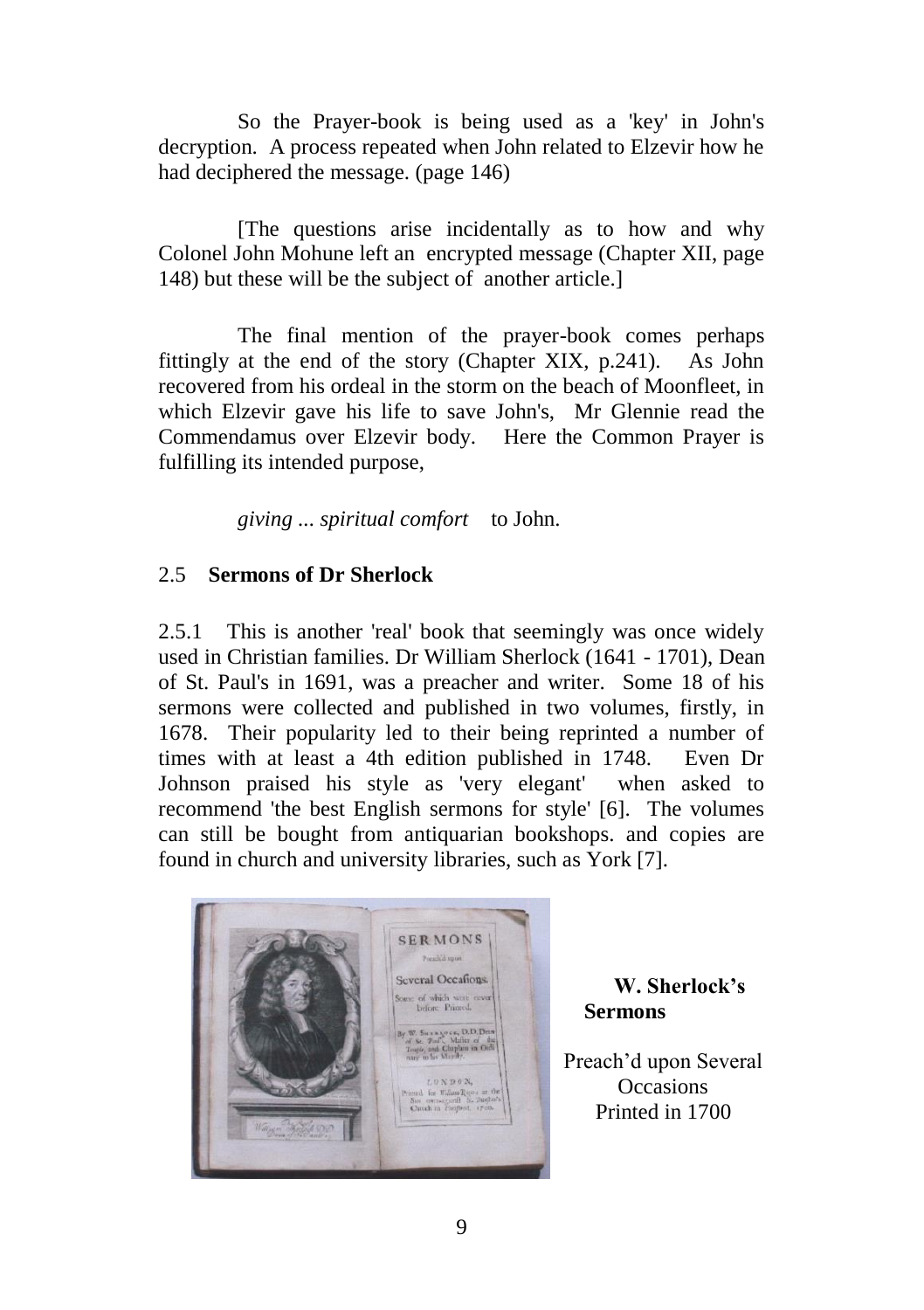Somewhat confusingly, possibly, William Sherlock's son Thomas also produced (1754?) a collection of sermons (which were referred to in a letter of Jane Austen). But the dates would preclude Thomas Sherlock's sermons being meant since Moonfleet opens in 1757 and Aunt Jane had been using them for a number of years in bringing up John (Chapter I p.8)

*My aunt had few books; a Bible, a Common Prayer, and some volumes of sermons are all that I can recollect now* 

*2.5.2* After John returned late for tea, having discovered an entrance to an underground passage, and incurred his Aunt Jane's ire (Chapter III, p.34):

*"So understand", she went on, "that I will not have you out again this evening, no, nor any other evening, after dusk. Bed is the place for youth when night falls, but if this seem to you too early you can sit with me for an hour in the parlour, and I will read you a discourse of Doctor Sherlock that will banish vain thoughts, and leave you in a fit frame for quiet sleep."*

Aunt Jane seems to use a sermon of Dr Sherlock as a dose of 'heavenly grounding' - to bring him back to reality as she sees it.

2.5.3 Subsequent to the accidental death of Maskew and his own wounding in his foot when the landers were surprised by the posse of soldiers, John regretfully reviewed his situation (Chapter X, p.106):

*I felt sick with pain and bitterly cast down to think that I was like to come so soon to such a vile end; so only gave a sigh, wishing heartily that Maskew were not dead, and that my leg were not broke, but that I was back again at the Why Not? or even hearing one of Dr. Sherlock's sermons in my aunt's parlour.*

To compare listening to a sermon of Dr Sherlock's as "even" preferable to the prospect of judicial death is some kind of compliment! No doubt a reading of the sermons would help us appreciate JMF's point. A reading of the sermons shows a rather prolix style by today's standards, which may well have taxed a young lad's emerging literacy skills. The content, too, may well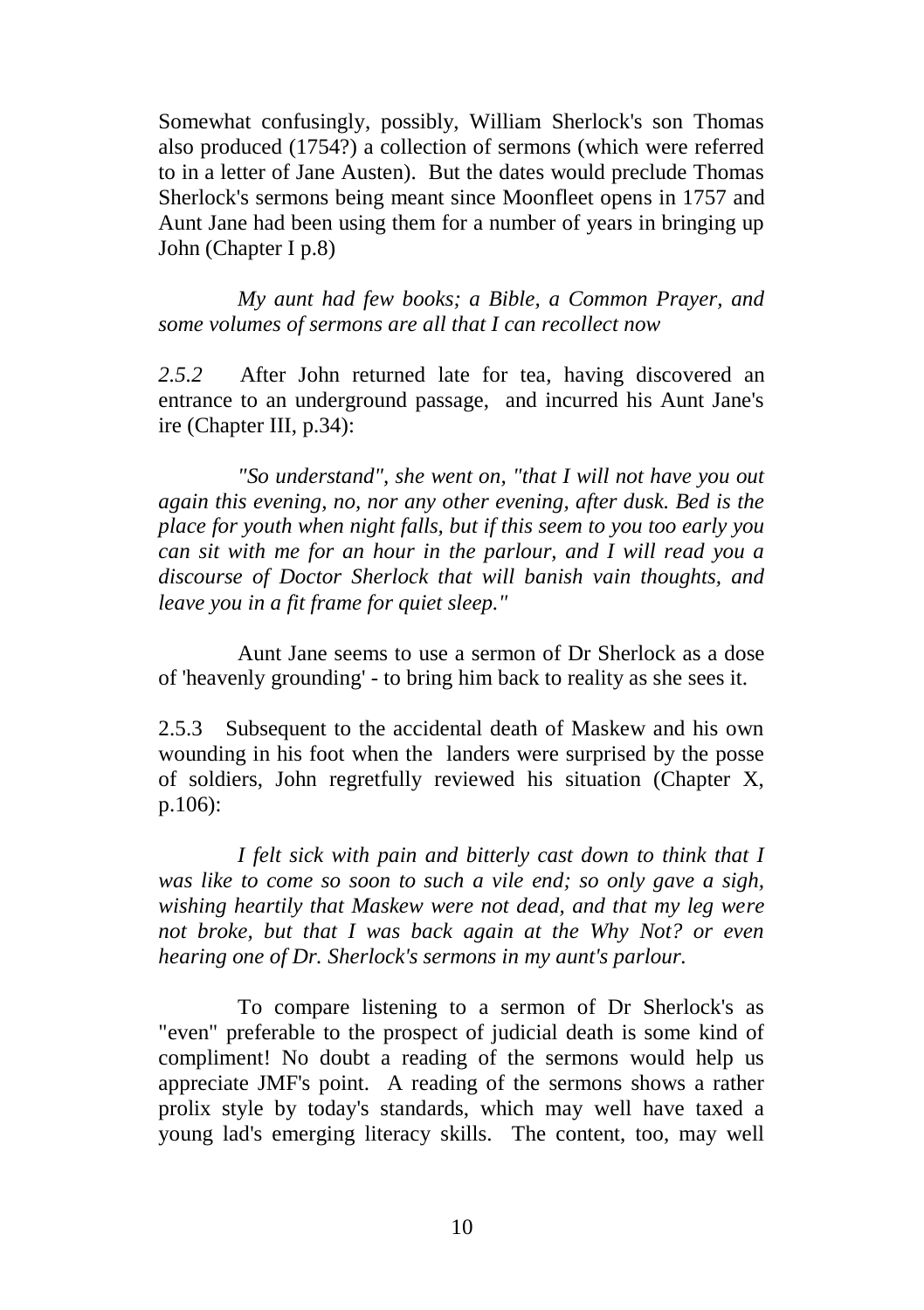have left John little the wiser at best and at least mentally/morally uneasy!

SERMON 18, page 527 et seq:

# **The Progress of Wickedness and the Difficulties thereof**

... *There is not any one Vice, how fond soever they may be of it themselves, but what will condemn in other Men as a great Evil, especially when they themselves suffer by it; nor any one Vertue, how averse soever they are to practise it, but what they must commend in other Men as that which does a great deal of good, especially when they themselves receive good by it. Now can any Man possibly perswade himself that that is evil, which at the same time he confesses does a great deal of good : Or, that to be good, which he confesses does great evil and mischief?*

2.5.4 So it seems very likely that JMF was well acquainted with the books and their contents. The Sotheby catalogue of JMF's books lists such volumes [8]. The Sermons may also have been mentioned in at least two other fiction books: one, *The Autobiography of Christopher Kirkland* ( by Lynn Linton) and the other *A Soldier of Virginia* ( by Burton Egbert Stevenson). At present it has not been determined whether William's or Thomas's sermons are indicated.

# 3. CONCLUDING REMARKS

3.1 For each of the three books mentioned some assessment of their roles in the story has been made above. The Bible may be said to supply the underlying philosophy and source of justification and guidance? (valid or not) against which the characters' actions unfold. The Book of Common Prayer plays a more deliberately central and incident-specific role. Dr Sherlock's Sermons get a rather negative treatment, it seems!

3.1.1 The surprising thing is that with such a relatively high incidence of references, direct and indirect, to religious books this reader was not really aware of the fact, either at the age of 12 when first read and now on re-reading some decades later! No doubt this is partly due to my 1940s - 50s vaguely Christian upbringing and to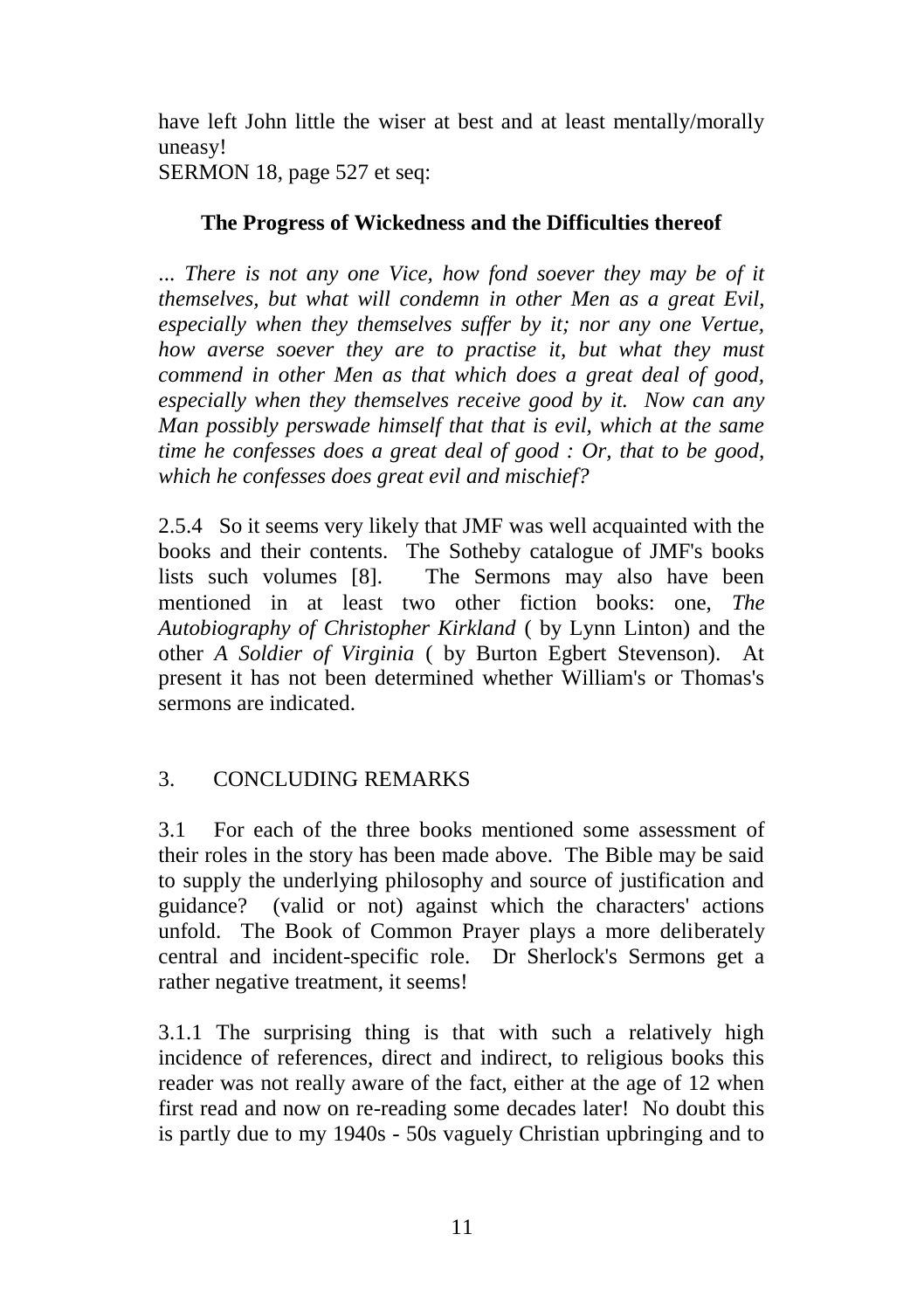JMF's skill in interweaving such references so believably. (What readers of a different faith would feel might be interesting to hear.)

3.1.2 That JMF does this so successfully is an indication of his knowledge and insight of such books and their place in society. And also perhaps because he wrote about what he knew. After all, there are a number of ways a secret message could be encoded, although the very ubiquity of the 'key' meant that it was such an ordinary, everyday artefact of mid-eighteenth life that its cryptic role was easily overlooked, as perhaps Colonel John Mohune intended!

3.1.3 Do some of the passages give us some insight into JMF's psyche? Because it is difficult in writing fiction to not give any hints as to the views and ideas espoused by the writer (unlike, say, writing for a scientific journal, where subjectivity has to minimised) what interpretations can be made? So, although knowledge of the central religious books may be/have been widespread and experience of Christian liturgy frequent (in mid-eighteenth England) how much penetrates the psychological core? Master Ratsey, the Sexton, is perhaps a prime example of someone leading an irreligious life, but well acquainted with/able to mouth its teachings - literally making 'lip-service'. At the time of writing, JMF would no doubt be aware (along with other literati such as Hardy) of the religious hypocrisy in society. Was he making a gently ironic comment or is Ratsey a 'mere' literary plot device?

3.2 As Herbert points out the great religious books provide linguistic models for a story written in simple, dignified English [9]. Being familiar with the language of liturgical writings of some antiquity would no doubt provide a valuable reservoir for the dialogue set in an earlier historical period. And as Herbert further remarks the use of repetition [of word and concept] is one of the chief characteristics; three examples drawn at random are shown below.

### Chapter VII, page 95

*...and Master Ratsey said, " Well, Jack, so thou and Elzevir are leaving Moonfleet, and I would fain flit myself, but then who would be left to lead the old folk to their last homes, for dead do not bury their dead in these days."*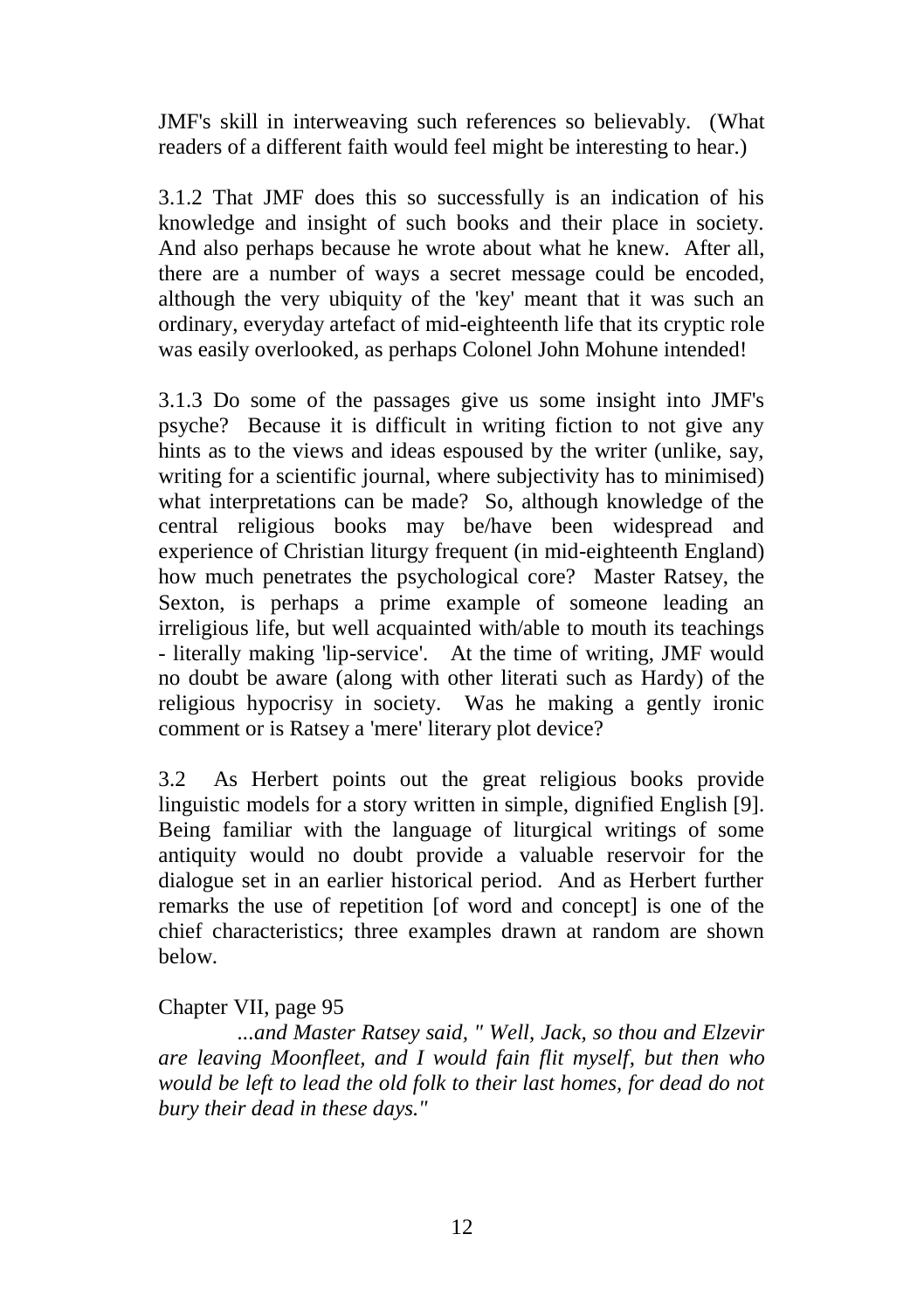Chapter XV, page 177

*The turnkey ... reached out his hand to me crying- "Where is the treasure? Where is the treasure? Give me the treasure!"*

#### Chapter XIX, page 239

*At the brand she stared, and said, "Speak not of wealth; 'tis not wealth makes men, and if you have come back no richer than you went, you are come back no poorer, nor poorer, John, in honour. And I am rich and have more wealth than I can rightly use, so speak not of these things; but be glad that you are poor, and were not let to profit by that evil treasure. ... "*

Compare this with a passage from an 1830s Old Testament opened at random:

#### Jeremiah, Chapter XVII

*21 Thus saith the LORD, Take heed to yourselves, and bear no burden on the sabbath-day, nor bring it in by the gates of Jerusalem. 22 Neither carry forth a burden out of your houses on the sabbathday, neither do ye any work; but hallow ye the sabbath-day as I commanded your fathers.*

Clearly this aspect could be explored in much greater depth using computer aided text analysis techniques, as has happened with many other works of literature.

3.3 That JMF chose to use 'real' books could be seen as consistent with his descriptions of the physical setting of the novel based on observation and experience rather than entirely on invention. He weaves the imagined actions of his characters into a real and recognisable physical world. This is in contrast to some modern authors, such as Lynne Truss who appears at best to believe that " ... a writer is not automatically disadvantaged by first-hand knowledge." [10] Perhaps it takes an exceptional talent to create a complete and believable other world such as Tolkien's *Lord of the Rings.*

3.4 A final thought is that the dialogue rather than the narrative shows more noticeably the influence of the King James' version. And as that Bible was intended to be read out aloud in Church, perhaps *Moonfleet* would make a greater first impact were it heard rather than read (privately and silently). The BBC Audiotape [11]